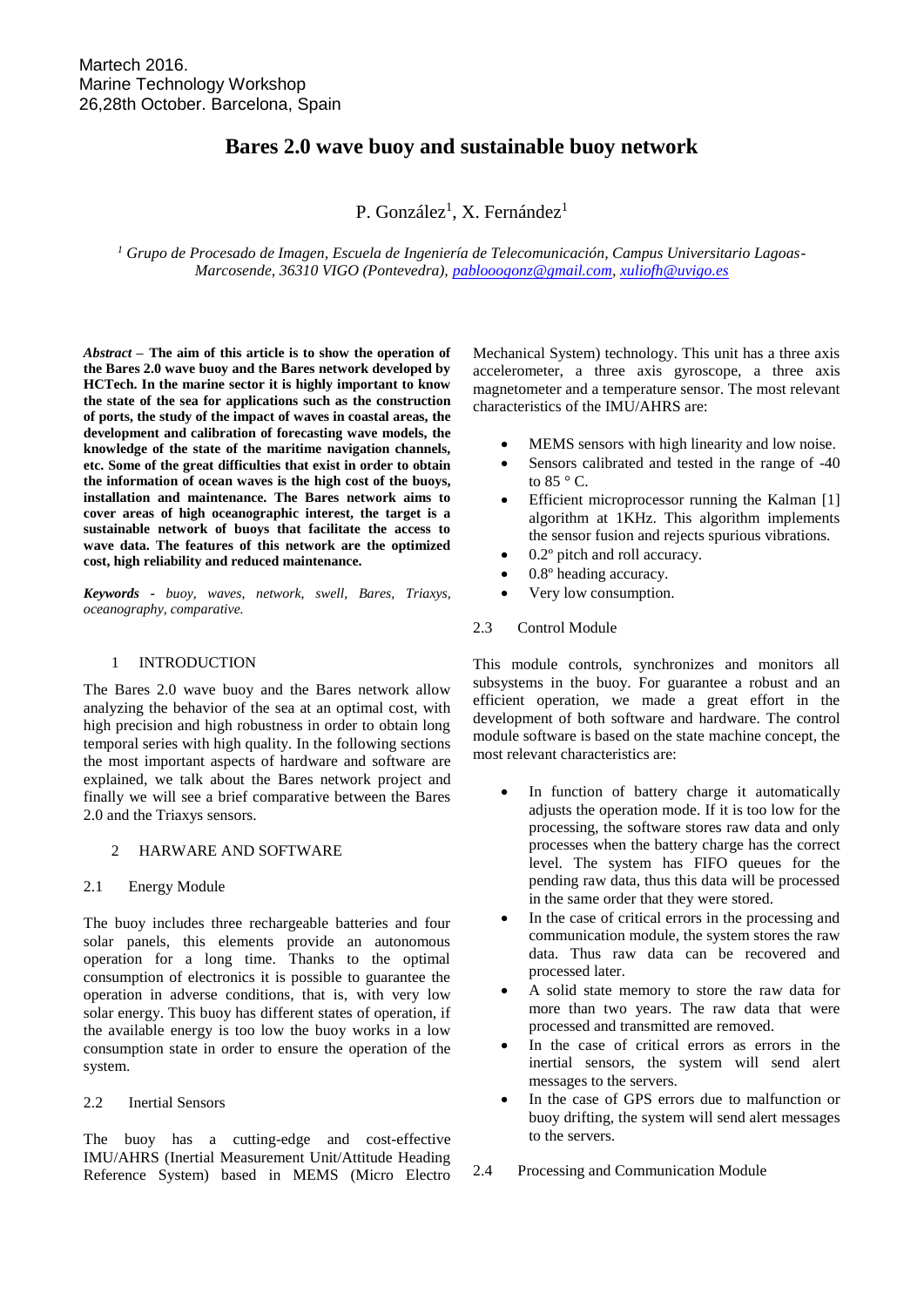# Martech 2016. Marine Technology Workshop 26,28th October. Barcelona, Spain

The processing of raw data and the communications with the servers are performed in this module. The more relevant characteristics are:

- Powerful and efficient ARM microprocessor that runs the C++ applications.
- GPRS/3G modem. Due to modular design it is also possible to use other interface types as satellite communication.
- The integration of the communication module in the Bares 2.0 sensor allows increasing energy efficiency and reliability.
- A solid state memory allows storing the processed data for more than seven years. This memory is independent of control module memory and when the communication interface is broken or when there are not enough battery for transmit the processed data it stores the processed data. The system has FIFO queues for the pending processed data, thus this data will be sent in the same order that they were stored.
- The wave processing software was completely developed by HCTech. This software was validated comparing our sensor with Triaxys and Datawell sensors.
- The communication software was completely developed by HCTech. This software is highly reliable and efficient and is based on the AMQP protocol described in [2]. The integrity and the confidentiality of the data in the transmission toward our servers is ensured by our software.

The wave processing software is an improvement of the Bares 1.0 software. Initially the software was developed in Matlab platform and in order to validate the correct operation of the mathematical model we develop a wave simulator based on Simulink. Then in order to perform an on-board processing in the ARM microprocessor all the software was implemented in C++.

As can be seen in the comparative section of this paper, we show the comparison of both Bares 2.0 and Triaxys sensors, but previously a comparison between the Bares 1.0 and the Triaxys was made. In this we saw that non directional parameters of the Bares 1.0 are comparable with the Triaxys parameters, however due to the noise and the nonlinearity of the IMU/AHRS we saw that the directional parameters were not accurate enough. For this reason Bares 2.0 includes a cutting-edge and cost-effective IMU/AHRS for assuring the accuracy.

Generally, the operating of the software is the following:

- 1. Transformation of accelerations in to a fixed coordinate system.
- 2. Digital integration and high pass filtering of accelerations in order to obtain velocities and displacements according to [3].
- 3. Non directional processing as shown by Earle [4]: statistical-temporal processing and spectral processing of vertical displacement.
- 4. Directional processing as shown by Benoit [5]: spectral processing of vertical and horizontal displacements.

An advanced protocol between the buoy and the servers is performed by the communication software. This is based on AMQP protocol which allows sending a very high quantity of messages, always ensuring the integrity and confidentiality of the data. The main advantages of this protocol are:

- Message-oriented protocol.
- Redundancy and availability. If the application of the server fails on processing the messages, these are not lost because the protocol insists until they are fully processed.
- Asynchronous communication that allows processing the messages one by one or for groups.
- Delivery guarantee of messages in the order in that they were sent.
- Scalability.
- Multicasting between the server and the buoys with the possibility of actualizations of the wave processing software.
- Remote configuration of the buoys.
- 3 THE BARES NETWORK

The knowledge of the sea state is highly important for applications such as the port construction, the study of wave impact in coastal areas, the development and calibration of forecasting wave models, the knowledge of the state of the marine navigation channels, the recreational navigation, the aquatic sports, the study of the climate change, etc.

At present it is difficult to obtain a quality ocean wave data because the buoys are expensive and difficult to install and to maintain. This implies that the number of ocean wave buoys is small and that in order to cover an extensive marine area it is very frequent to install only one wave buoy.

The Bares network aims to contribute to reduce these lacks in the oceanographic physics. The main objective is to promote in the creation of a stable and sustainable coastal wave buoy network that allow increasing the number of sample points. In fact this is the principal philosophy of the project, because increasing the number of sample points provides the next advantages:

 Allows increasing the accuracy in the characterization of ocean waves and allows improving the forecasting models.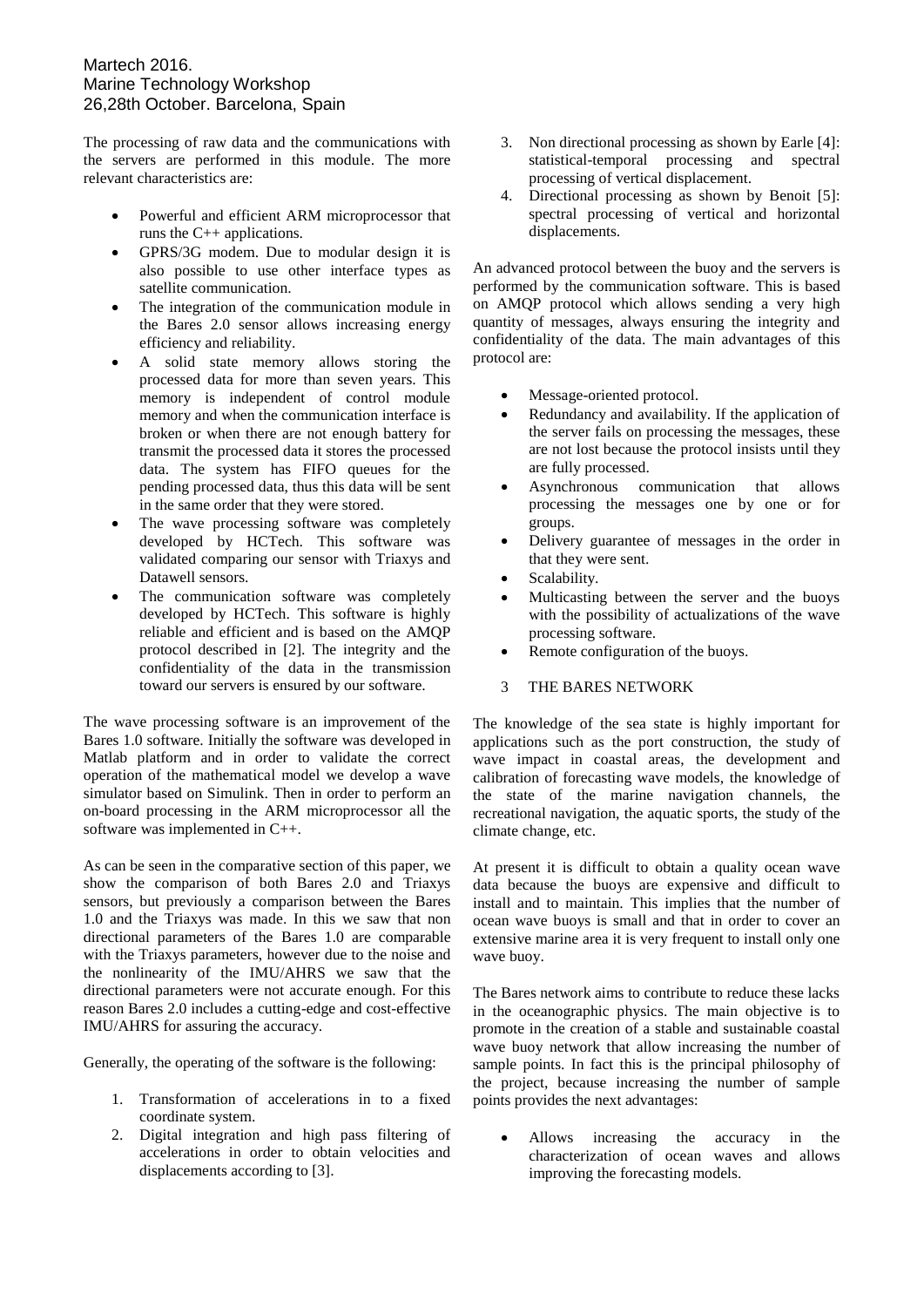### Martech 2016. Marine Technology Workshop 26,28th October. Barcelona, Spain

- Allows ensuring the wave data of the marine area because there are not a single point of failure.
- Allows installing wave buoys near the coastal area. Thus it is possible to study in great detail the waves affected by the underwater topography.

This is possible because the Bares 2.0 is a cost-effective buoy with low maintenance requirements and highly robust.

HCTech will contribute to generating the wave buoy network in places where interest for the ocean wave data is high. Interested entities will be able to access the data contractually. Betting for this sustainable solution, you do not need to make large investments for buying buoys and neither no need to worry about maintenance.

## 4 COMPARATIVE

The next figures show real data from the Bares 2.0 and the Triaxys, both sensors in the same buoy during ten days in June 2016. Figures 1, 3 and 5 are comparative plots, upper subplots show the Bares signal under the Triaxys signal and lower subplots show the Bares signal above the the Triaxys signal. Figures 2, 4 and 6 are scatter plots.

In figures 1 and 2 we can see the significant wave height, in figures 3 and 4 the mean spectral period and finally in figures 5 and 6 the average mean direction of the ocean waves. For define these parameters, previously we need to know the next concepts and equations:

 Spectral moments where S(f) is the spectrum of the vertical displacement and f is the frequency:

$$
m_k = \int\limits_0^\infty f^k S(f) df
$$

 Directional spreading function that models the directional spreading of the wave energy at each frequency:

$$
\int\limits_0^{2\pi} D(f_t\theta)d\theta=1~;~D(f_t\theta){\ge}0
$$

Directional spectrum:

$$
S(f,\theta)=S(f)D(f,\theta)
$$

• Fourier coefficients  $a_0$ ,  $a_1$ ,  $b_1$ ,  $a_2$  and  $b_2$  that are determined from the cross-spectral data. With this we can obtain the wave direction and directional spreading function as showed in [4].

Thus the parameters in the comparison are defined as follows:

Significant wave height:

 $Hm0=4\sqrt{m_0}$ 

Mean spectral period:

$$
Tz = \sqrt{m_0/m_2}
$$

Mean wave direction:

$$
\theta_0 = \text{Arg}(a_1 + ib_1)
$$



Fig. 1 Comparative plot of significant wave height (spectral), Hm0.



Fig. 2 Scatter plot of significant wave height (spectral), Hm0.